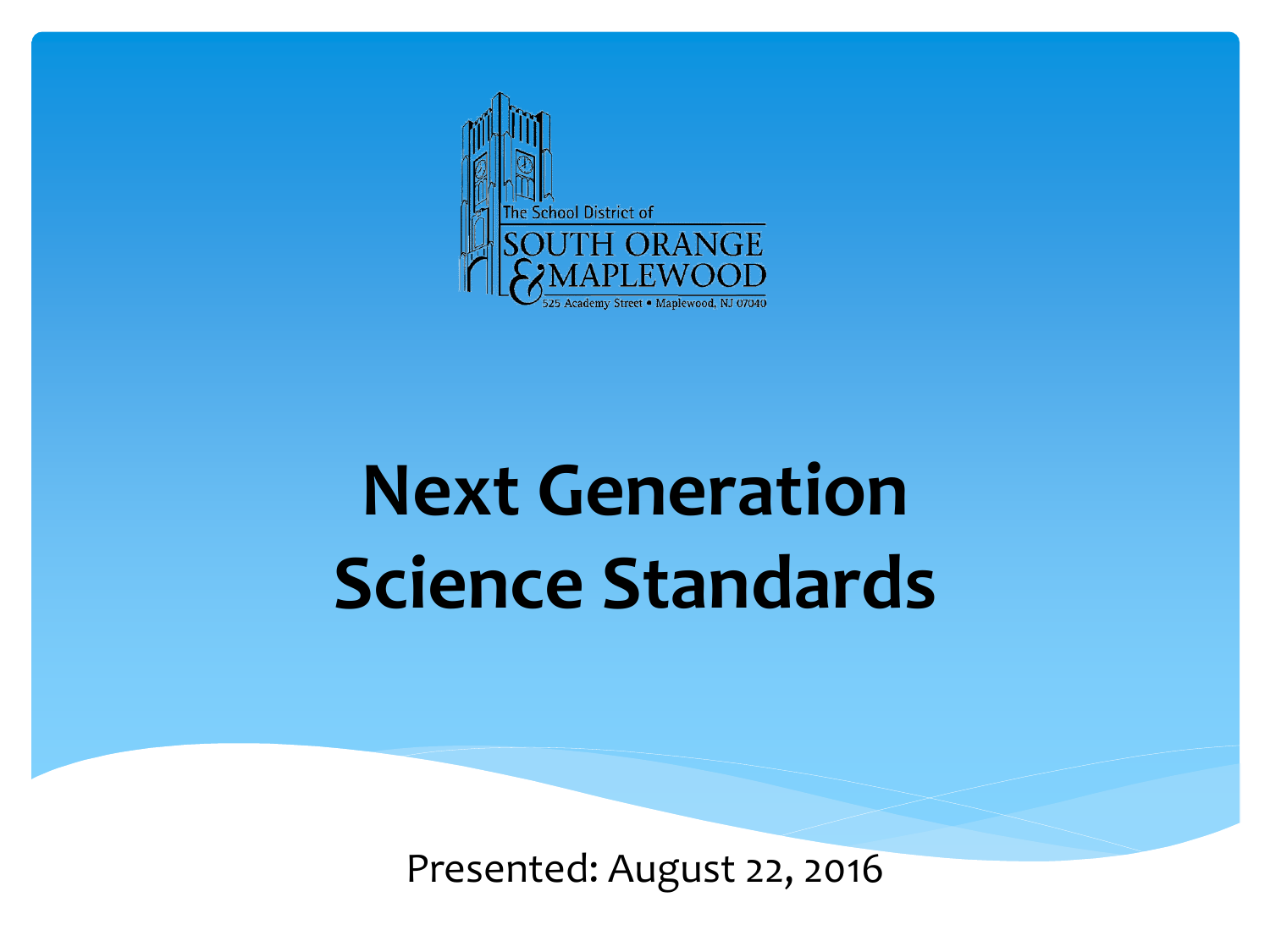**Next Generation Science Standards September 2016, Grades 6-12 September 2017, Grades K-5**

NGSS were designed to realize a vision for education in science and engineering in which students actively engage in scientific and engineering practices and apply cross cutting concepts to deepen their understanding of the core ideas in these fields.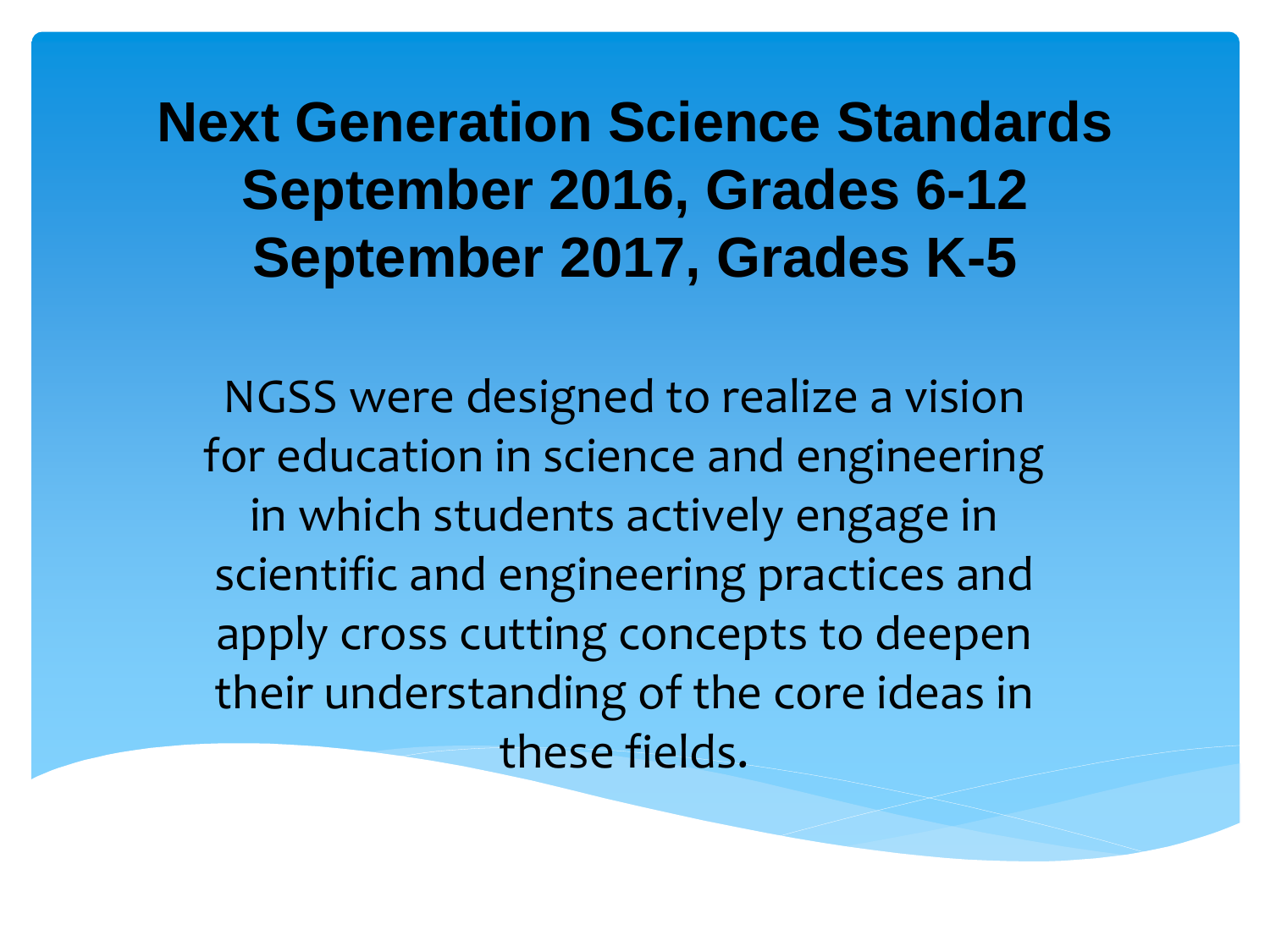Difference between NGSS and previous standards: Three dimensional learning – integration of scientific and engineering practices, disciplinary core ideas and cross cutting concepts.

- **Dimension 1 –Science and Engineering Practices** are the same behaviors that scientists use to answer questions and engineers use to solve problems in the real world.
- **Dimension 2 – Cross cutting concepts** are those concepts that apply across all scientific disciplines. Patterns, cause and effect, scale proportion and quantity, systems and systems models, energy and matter, structure and function, stability and change.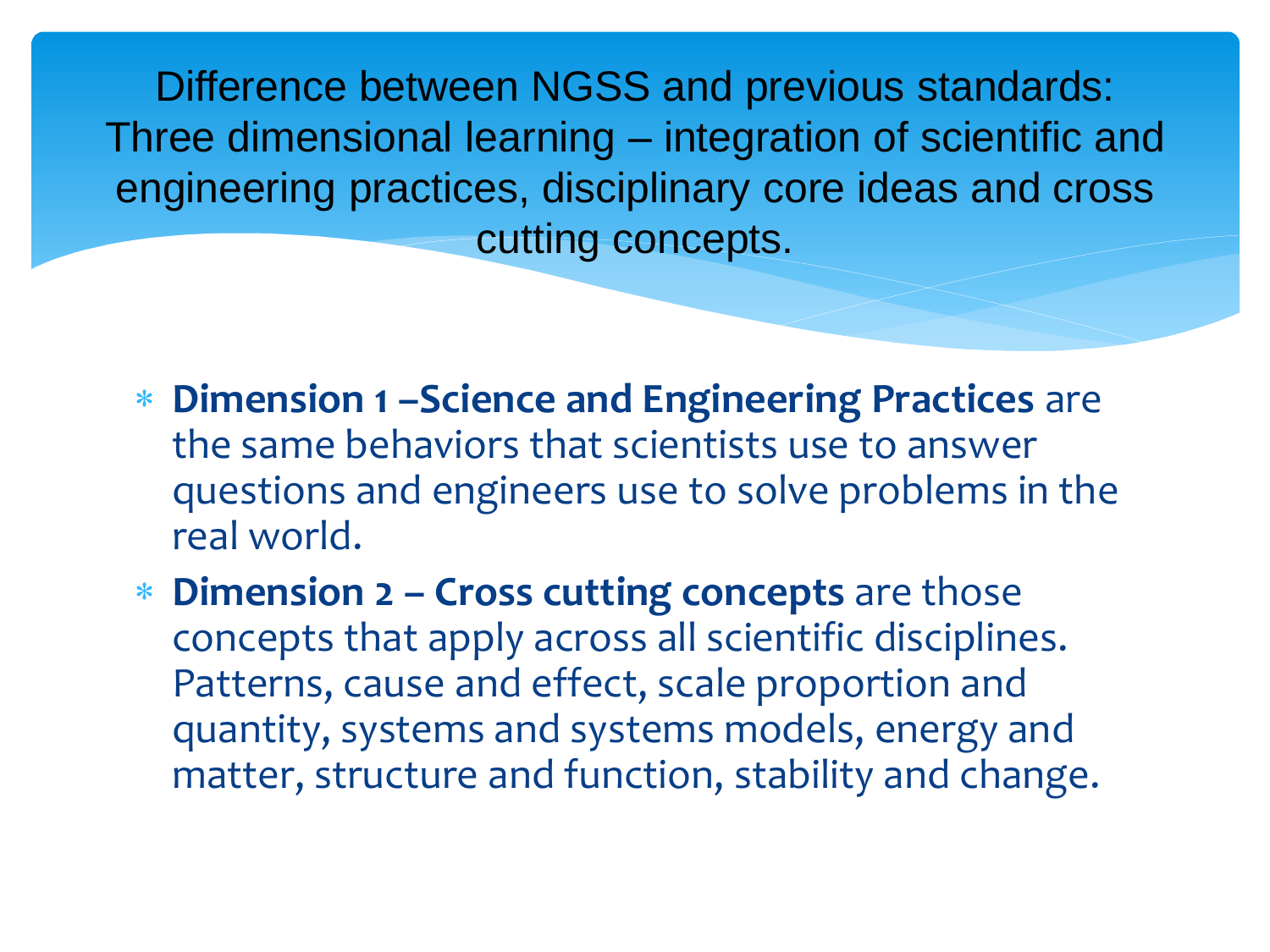

**Disciplinary Core Ideas** – STEM content knowledge is grouped into four content domains:

- **Physical Sciences**
- **Life Sciences**
- **Earth Sciences**
- **Engineering, technology and application of science.**